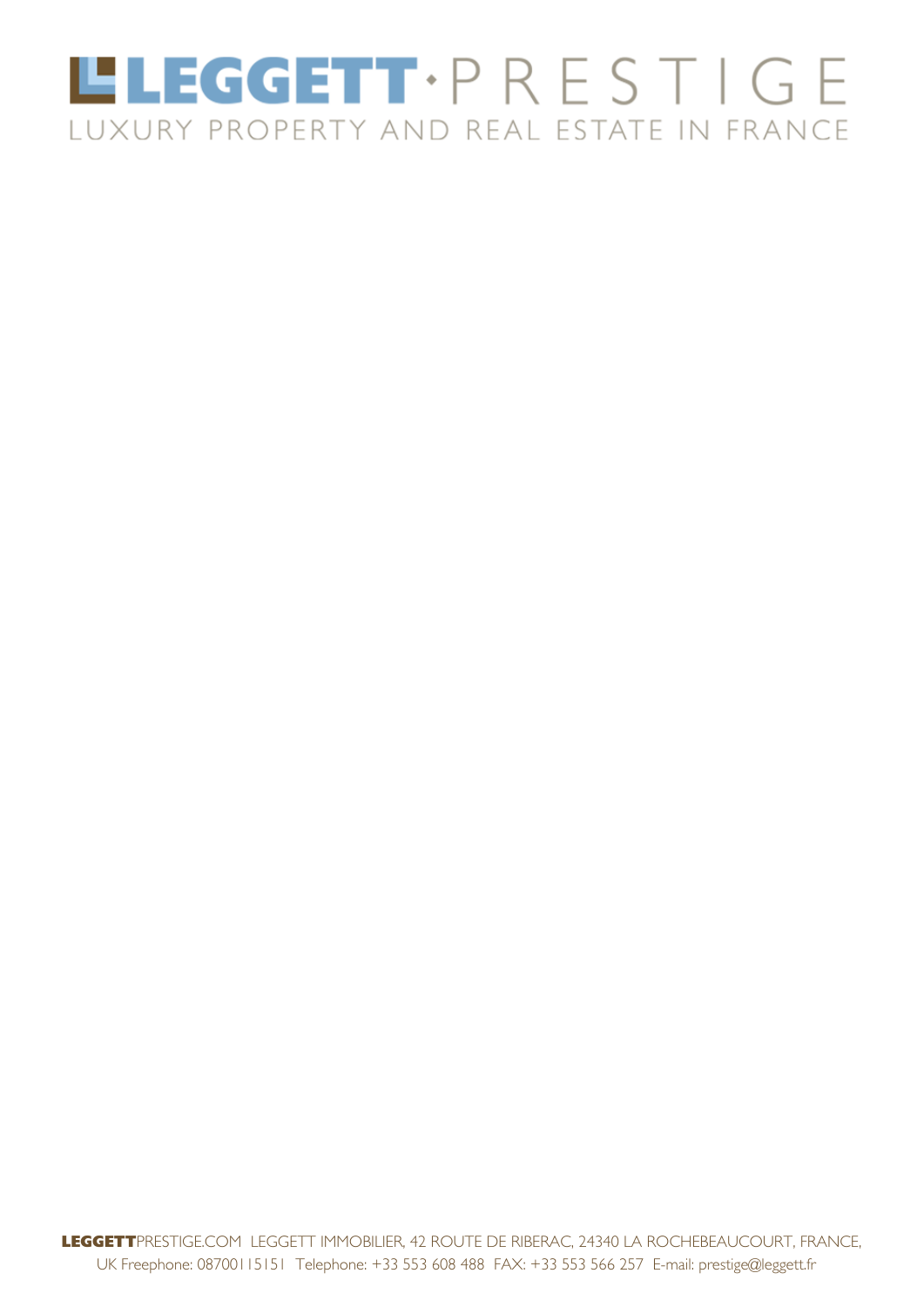### LEGGETTPRESTIGE.COM DESCRIPTION

#### PROPERTY FACT FILE

| <b>REFERENCE</b>                                                 |                |
|------------------------------------------------------------------|----------------|
| <b>PRICE</b>                                                     | € 0<br>£0*     |
| <b>BEDROOM</b><br><b>BATHROOM</b>                                |                |
| ACCOMMODATION                                                    | m <sup>2</sup> |
| <b>LAND</b>                                                      | m <sup>2</sup> |
| <b>TOWN</b>                                                      |                |
| <b>DEPARTMENT</b>                                                |                |
| <b>LOCATION</b>                                                  |                |
| <b>TYPE</b>                                                      |                |
| <b>CONDITION</b>                                                 |                |
| <b>FEATURES</b>                                                  | $, \, ,$       |
| *Price based on current exchange rate which is subject to change |                |

**L'EGGETT**·PRESTIGE

LEGGETT IMMOBILIER, 42 ROUTE DE RIBERAC, 24340 LA ROCHEBEAUCOURT, FRANCE UK Freephone: 08700115151 telephone: +33 553 608 488 FAX: +33 553 566 257 E-mail: prestige@leggett.fr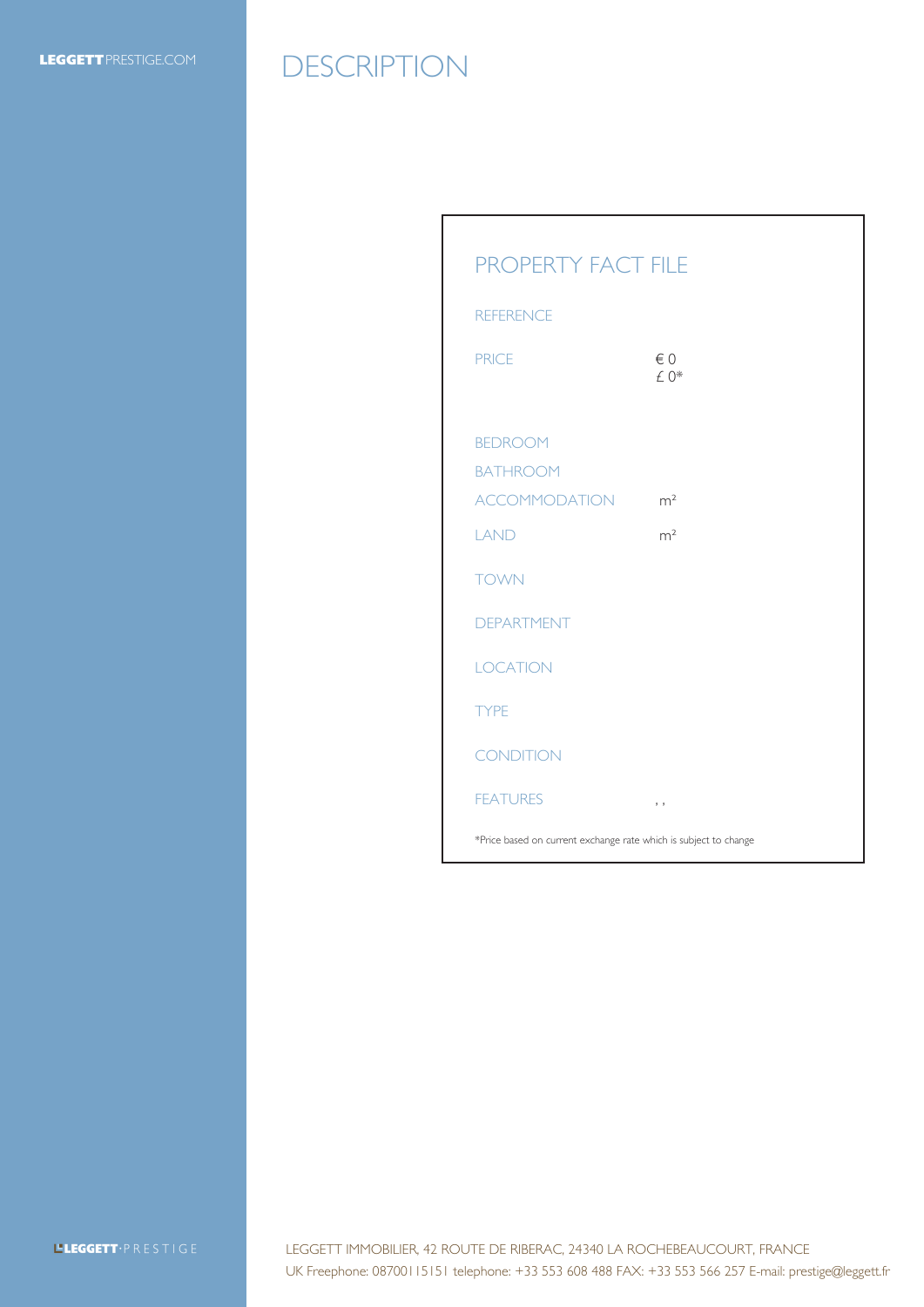LEGGETT IMMOBILIER, 42 ROUTE DE RIBERAC, 24340 LA ROCHEBEAUCOURT, FRANCE UK Freephone: 08700115151 telephone: +33 553 608 488 FAX: +33 553 566 257 E-mail: prestige@leggett.fr **L'EGGETT**·PRESTIGE